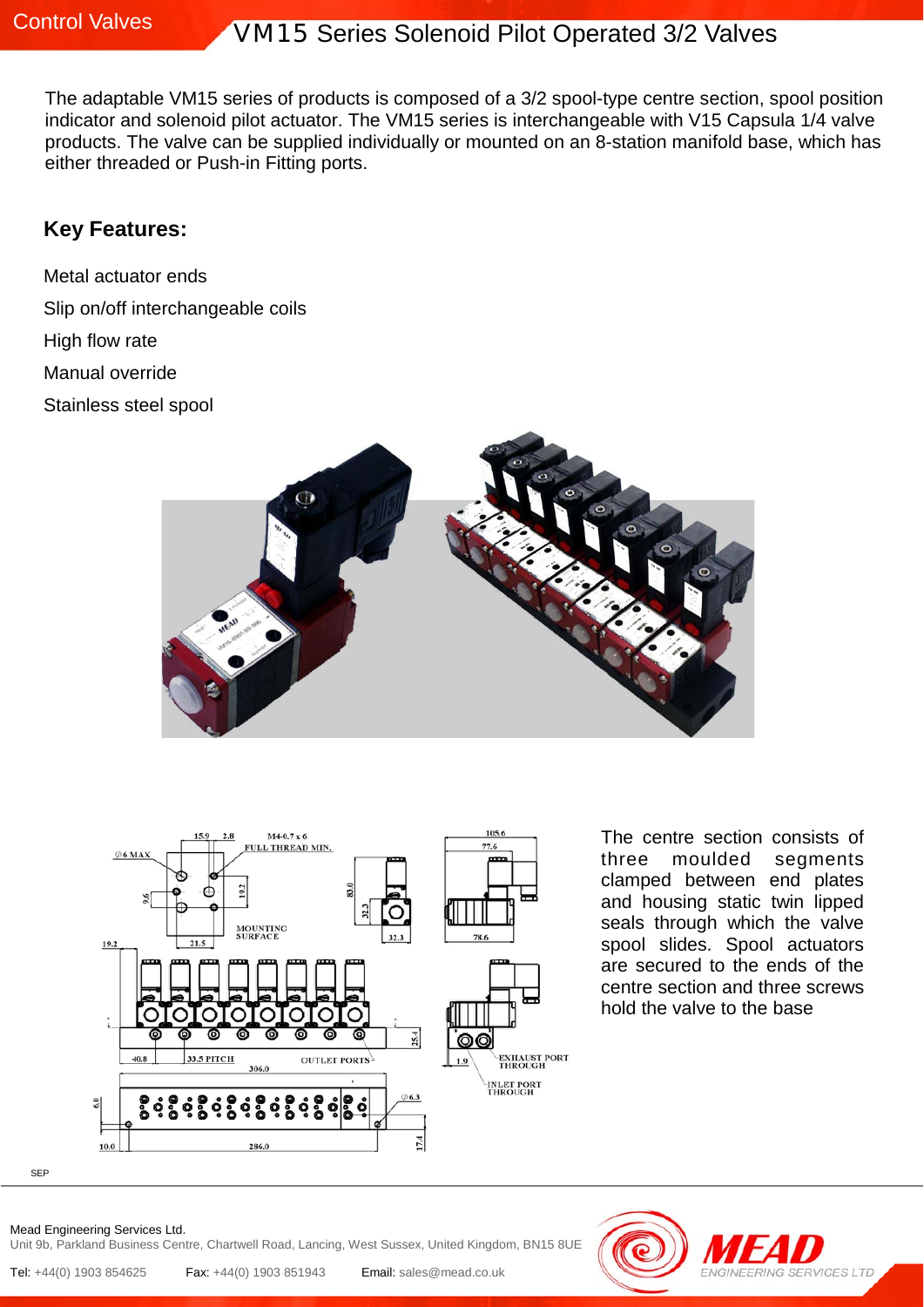## **TECHNICAL SPECIFICATIONS**

#### **GENERAL**

Mounting Type **Optional** 

Type of Unit 3 Port 2 Position Directional Valve Model Code **Refer ordering code overleaf** Design **Spool Type Valve, Sub-Base Mounted** Connections **Connections** Appropriate to the Sub-Base Port Sizes See Model Code

#### **PNEUMATIC CHARACTERISTICS**

Operating Pressure Range 3 - 8.3 bar Operating Temperature Range -10 to +50°C Orifice Size 6.0mm CV Factor (Ports 1-2) 1.00

#### **ACTUATORS ELECTRICAL**

| Standard DC | 12V | 24V                                     |  |
|-------------|-----|-----------------------------------------|--|
| Standard AC |     | 24V-50/60Hz  110V-50/60Hz  240V-50/60Hz |  |

### **ELECTRICAL CHARACTERISTICS**

| <b>AC Solenoid</b>                | 5 VA               |
|-----------------------------------|--------------------|
| <b>DC Solenoid</b>                | 3 Watts            |
| <b>Operating Duty</b>             | 100% (Continuous)  |
| <b>Type of Protection (Class)</b> | <b>IP65</b>        |
| Insulation (Class)                | $\sqrt[4]{\Box}$   |
| <b>Electrical Connection</b>      | Din 43650 Type 'B' |

### **MATERIALS**

Body Segments GE Plastic - Valox Clamp Plates Aluminium Spool Spool Stainless Steel Spool Seals Nitrile Actuator Housing **Anodised Aluminium** Actuator Pistons **Acetyl** Solenoid Components Stainless Steel/Brass